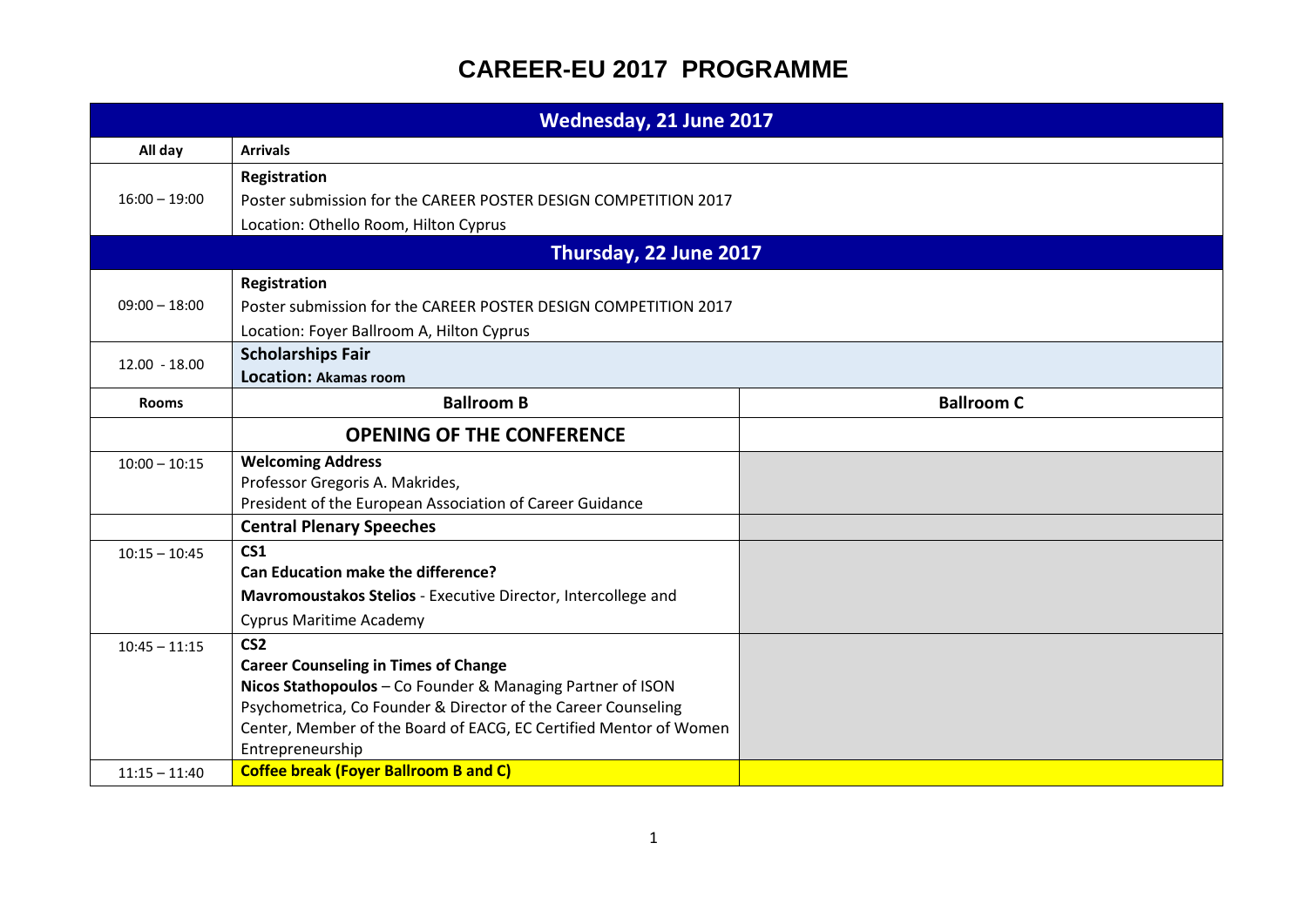| Thursday, 22 June 2017 |                                                                                                                                                                                                                                                                                                                                                                             |                                                                                                                                                                                                                         |
|------------------------|-----------------------------------------------------------------------------------------------------------------------------------------------------------------------------------------------------------------------------------------------------------------------------------------------------------------------------------------------------------------------------|-------------------------------------------------------------------------------------------------------------------------------------------------------------------------------------------------------------------------|
| <b>Rooms</b>           | <b>Ballroom B</b>                                                                                                                                                                                                                                                                                                                                                           | <b>Ballroom C</b>                                                                                                                                                                                                       |
| <b>Coordinators</b>    | C. Chrysostomou                                                                                                                                                                                                                                                                                                                                                             | N. Escudeiro                                                                                                                                                                                                            |
| $11:40 - 12:00$        | <b>P1</b><br>Forecasts of Employment Needs in the Cyprus Economy 2017-2027<br>Stelios Mytides - Human Resource Officer 1st Grade, Research and<br>Planning Directorate, Human Resource Development Authority of<br>Cyprus (HRDA), Cyprus                                                                                                                                    | WS3<br>Assistive technology for deaf employees and customers: the I-ACE<br>project<br>Paula Escudeiro - I-ACE Project- Portugal<br>Nuno Escudeiro - PRAXIS Network and ISEP, Portugal                                   |
| $12:00 - 12:20$        | <b>P2</b><br><b>IAESTE: Company Paid Internships</b><br>Charalambos Chrysostomou - Head of Research and International<br>Relations, Cyprus University of Technology, Cyprus<br>Demetra Valtas - Officer IASTE Office, Research and International<br>Relations, Cyprus University of Technology, Cyprus                                                                      | P <sub>9</sub><br>Praxis Talents turns the recruitment process upside down. Are<br>you ready for the revolution?"<br>Nuno Escudeiro - PRAXIS Network and ISEP, Portugal                                                 |
| $12:20 - 12:40$        | P <sub>3</sub><br><b>Career Related Preferences of Greek Adolescents Living in Attica</b><br><b>During the Greek Financial Crisis</b><br>Amalia Louizou - Counseling Psychologist, Greece                                                                                                                                                                                   | WS1<br>Skills and Competences Assessment tools (international and<br>national norms)<br>Nicos Stathopoulos - Co Founder & Managing Partner of ISON<br>Psychometrica, Greece, Member of the Management Board of<br>EACG. |
| $12:40 - 13:00$        | <b>P4</b><br>Gender and Country Differences of Students' Expectations in the<br><b>Context of Quality Assurance of Career Services in Higher Education</b><br>Bogdan Danciu - Spiru Haret University, Bucharest, Faculty of<br>Psychology and Educational Sciences, Romania<br>Mihai Andronie - Spiru Haret University, Bucharest, Faculty of<br>Economic Sciences, Romania | <b>WS1</b> continuous                                                                                                                                                                                                   |
| 13:00-14:30            | LUNCH BREAK at Hilton (Location to be announced), Coupons required.                                                                                                                                                                                                                                                                                                         |                                                                                                                                                                                                                         |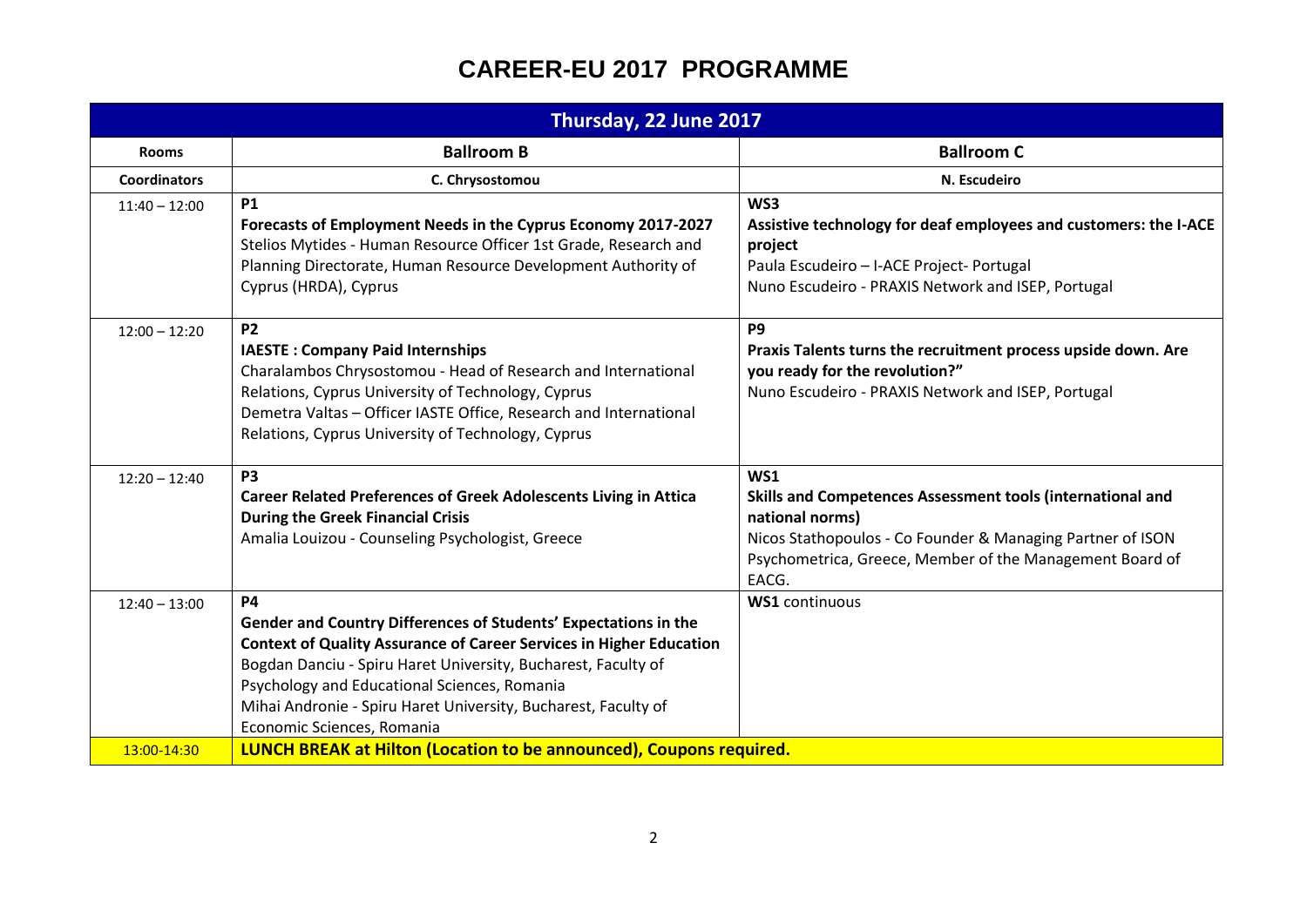| Thursday, 22 June 2017 |                                                                                                                                                                                                                                                                                                                          |                                                                                                                                                                                                                                                                                                                                                                                                                          |
|------------------------|--------------------------------------------------------------------------------------------------------------------------------------------------------------------------------------------------------------------------------------------------------------------------------------------------------------------------|--------------------------------------------------------------------------------------------------------------------------------------------------------------------------------------------------------------------------------------------------------------------------------------------------------------------------------------------------------------------------------------------------------------------------|
| <b>Rooms</b>           | <b>Ballroom B</b>                                                                                                                                                                                                                                                                                                        | <b>Ballroom C</b>                                                                                                                                                                                                                                                                                                                                                                                                        |
| <b>Coordinators</b>    | A. Kafouros                                                                                                                                                                                                                                                                                                              | N. Stathopoulos                                                                                                                                                                                                                                                                                                                                                                                                          |
| $14:40 - 15:00$        | <b>P5</b><br>ERASMUS+-Work Experience Around Europe (W.E.AR.E. Project) -<br>Bridging the world of tertiary education with the labour market<br>Antonis Kafouros - Head of EURES NCO, Cyprus<br>Alexia Tsaousi - EURES Adviser/Coordinator, Cyprus                                                                       | <b>PS1</b><br>An Appropriate Set of Soft Skills for Successful Maritime Careers<br>-Nicoleta Acomi - Vice-Dean, Faculty of Navigation, Constanta<br>Maritime University, Romania<br>-Blagovest Belev, Lt CDR (r) Prof. Ph.D. Master Mariner, Faculty of<br>Navigation, Nikola Vaptsarov Naval Academy, Bulgaria<br>-Ovidiu Acomi, Marine business consultant, MBA candidate at<br>Robert Gordon University, Aberdeen, UK |
| $15:00 - 15:20$        | <b>P6</b><br>The EURES Network - A bridge between the national Labour markets<br>of the EU and EEA Countries<br>Antonis Kafouros - Head of EURES NCO, Cyprus<br>Alexia Tsaousi - EURES Adviser/Coordinator, Cyprus                                                                                                       | PS1 continuous                                                                                                                                                                                                                                                                                                                                                                                                           |
| $15:20 - 15:40$        | <b>P7</b><br>The EURODYSSEY Network: A Youth Exchange Program between the<br>Regions for youth skills upgrading<br>Antonis Kafouros - Head of EURES NCO, Cyprus<br>Alexia Tsaousi - EURES Adviser/Coordinator, Cyprus                                                                                                    | WS4<br><b>European On-Line Career Guidance Tool E-Mellon</b><br>Nicos Stathopoulos - Co Founder & Managing Partner of ISON<br>Psychometrica, Co Founder & Director of the Career Counseling<br>Center, EC Certified Mentor of Women Entrepreneurship, Greece                                                                                                                                                             |
| $15:40 - 16:00$        | <b>P11</b><br><b>Proposed Standards for Career Services in Highers Education</b><br><b>Institutions</b><br>Mihai Andronie - Spiru Haret University, Bucharest, Faculty of<br>Economic Sciences, Romania<br>Bogdan Danciu - Spiru Haret University, Bucharest, Faculty of<br>Psychology and Educational Sciences, Romania | <b>WS4</b> continuous                                                                                                                                                                                                                                                                                                                                                                                                    |
| $16:00 - 16:20$        | P12<br><b>Emotional Intelligence in Career Guidance</b><br>Emanuela Fato - Cooperativa Sociale Dalla Stessa Parte, Italy<br>Gianluca Bruna - Cooperativa Sociale Dalla Stessa Parte,. Italy                                                                                                                              | <b>WS4</b> continuous                                                                                                                                                                                                                                                                                                                                                                                                    |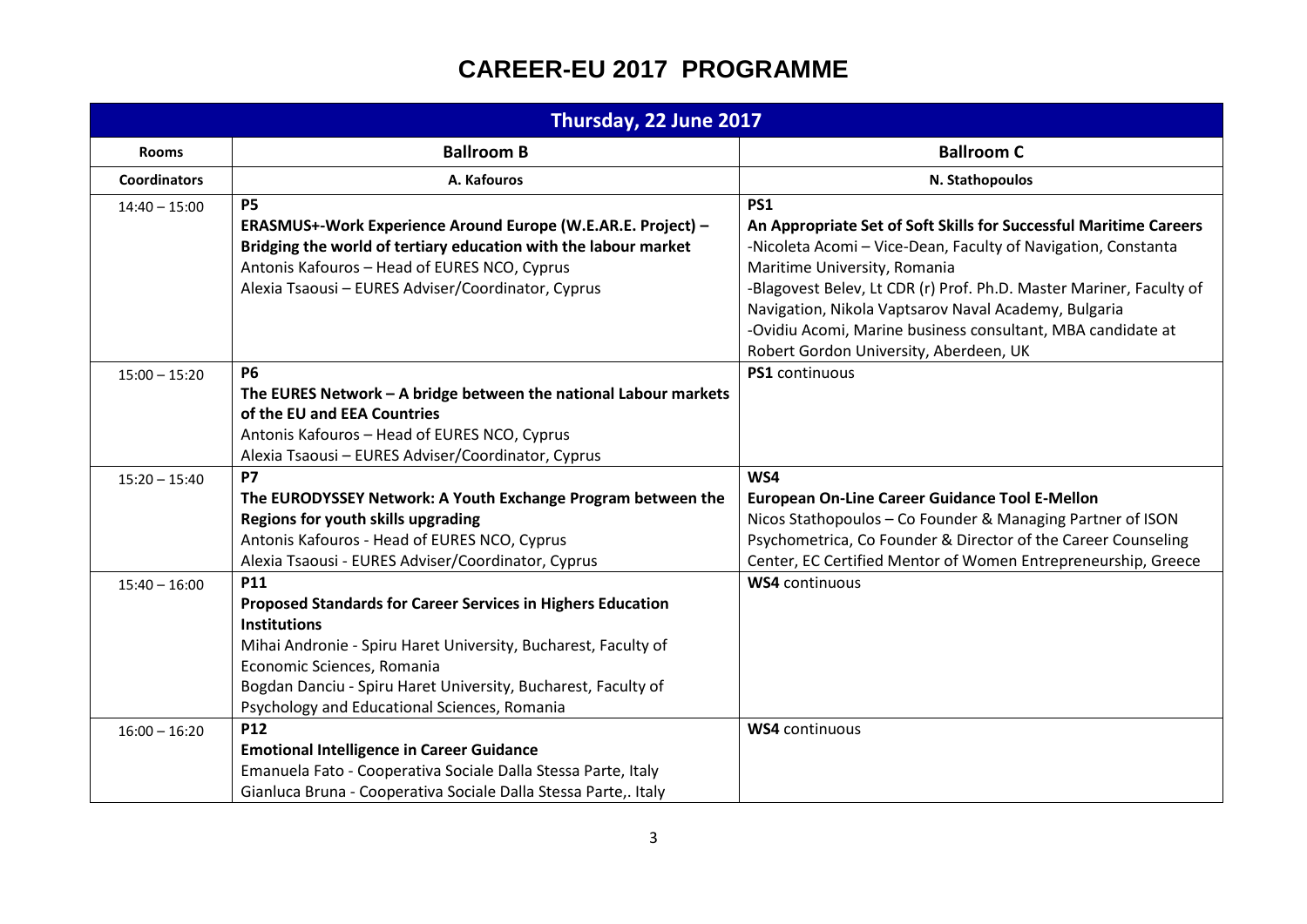| Thursday, 22 June 2017 |                                                                                                                                                                                                                                                                                                                                                                                                                                                                            |                                                                                                                                                                                                         |  |
|------------------------|----------------------------------------------------------------------------------------------------------------------------------------------------------------------------------------------------------------------------------------------------------------------------------------------------------------------------------------------------------------------------------------------------------------------------------------------------------------------------|---------------------------------------------------------------------------------------------------------------------------------------------------------------------------------------------------------|--|
| <b>Rooms</b>           | <b>Ballroom B</b>                                                                                                                                                                                                                                                                                                                                                                                                                                                          | <b>Ballroom C</b>                                                                                                                                                                                       |  |
| <b>Coordinators</b>    | V. Savvopoulou                                                                                                                                                                                                                                                                                                                                                                                                                                                             | N. Stathopoulos                                                                                                                                                                                         |  |
| 16:20 - 16:40          | <b>P13</b><br>Enhancing Employability through Fostering Soft Skills and the<br><b>Enterpreneurial spirit among University Students</b><br>Charalambos Chrysostomou - Head of Research and International<br>Relations, Cyprus University of Technology, Cyprus<br>Marilia Panayiotou - Enterprise Liaison Office Supervisor, Cyprus<br>University of Technology, Cyprus<br>George Kokou - Enterprise Liaison Office Coordinator, Cyprus<br>University of Technology, Cyprus | <b>WS4</b> continuous                                                                                                                                                                                   |  |
| $16:40 - 17:00$        | P14<br><b>Careers and the pursuit of happiness</b><br>Nicos Peristianis - PhD Sociology, Chairman Universitas Foundation<br>Maria Peristiani - MA Clinical Psychology, Mgr Family Counselling Unit,<br>Compass4U                                                                                                                                                                                                                                                           | <b>WS4</b> continuous                                                                                                                                                                                   |  |
| $17:00 - 17:20$        | P <sub>8</sub><br>A strategy to promote students' employability at the School of<br><b>Engineering of the Polytechnic of Porto</b><br>Nuno Escudeiro - Professor at ISEP, Porto and PRAXIS Network,<br>Portugal                                                                                                                                                                                                                                                            | WS7<br><b>Career Guidance and Youth Work Services in Malta to</b><br>address Early School Leaving<br>Giosue Pianciamore - Maria Regina College, Malta<br>Anna Maria Grech - Maria Regina College, Malta |  |
| $17:20 - 17:40$        |                                                                                                                                                                                                                                                                                                                                                                                                                                                                            | <b>WS7 continuous</b>                                                                                                                                                                                   |  |
| 17:40 -18:00           |                                                                                                                                                                                                                                                                                                                                                                                                                                                                            | <b>WS7 continuous</b>                                                                                                                                                                                   |  |
| $18:00 - 18:20$        |                                                                                                                                                                                                                                                                                                                                                                                                                                                                            | <b>WS7 continuous</b>                                                                                                                                                                                   |  |
| $19:00 - 20:00$        | <b>P10</b><br><b>EAEC Networking Group for EU Funding Opportunities</b><br>Presentation of the new information tools and the European EAEC<br>Task Force: Kick-off of the EAEC European Office in Cyprus<br>Gregoris A. Makrides,<br>President - European Association of ERASMUS Coordinators<br>President - European Association of Career Guidance                                                                                                                       |                                                                                                                                                                                                         |  |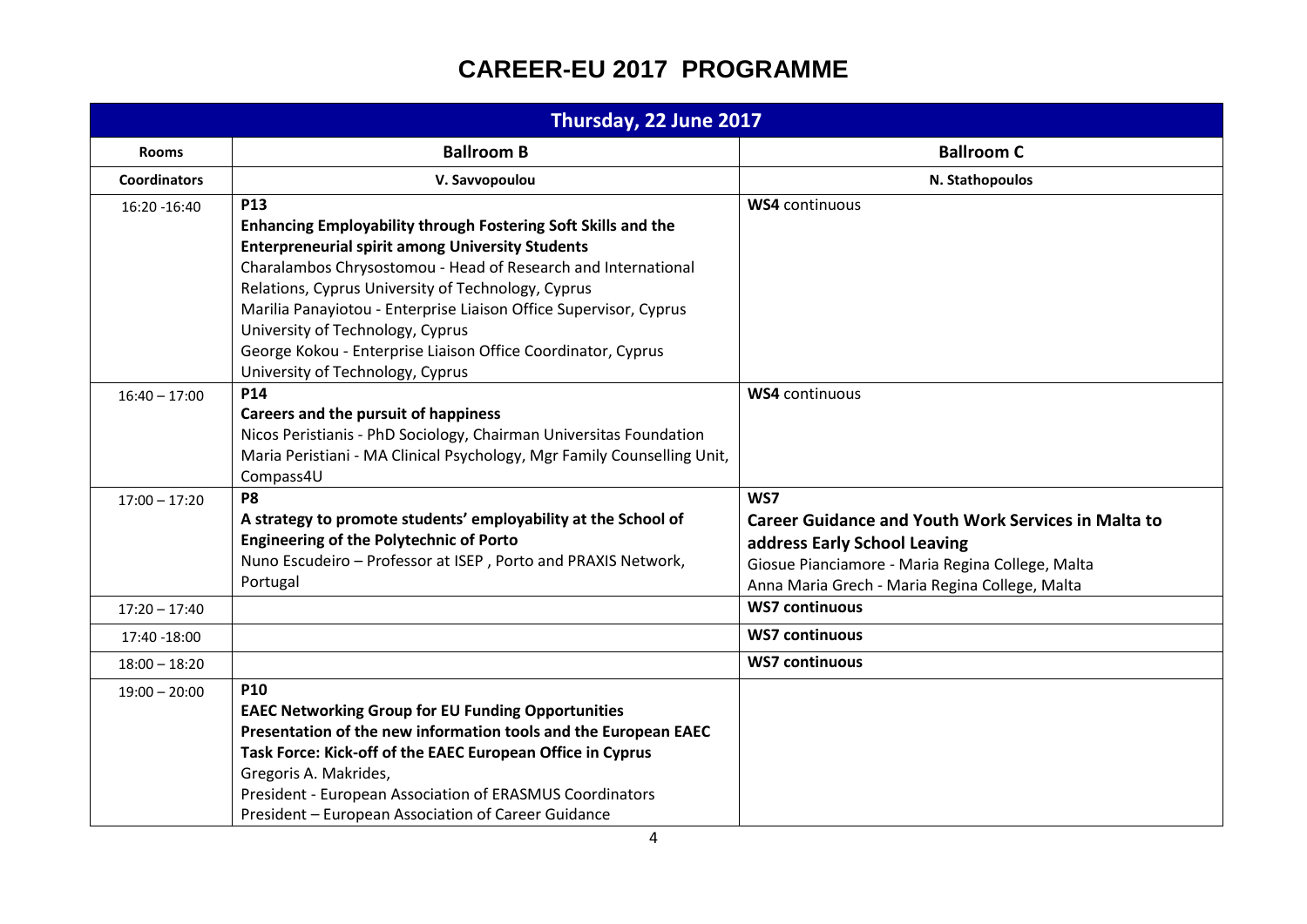| $20:00 - 22:00$      | <b>DINNER at Hilton (Location to be announced), Coupons required.</b>                                                                                                                                                                                                                                                   |                                                                                                                                                                                                                                                                                                                                     |
|----------------------|-------------------------------------------------------------------------------------------------------------------------------------------------------------------------------------------------------------------------------------------------------------------------------------------------------------------------|-------------------------------------------------------------------------------------------------------------------------------------------------------------------------------------------------------------------------------------------------------------------------------------------------------------------------------------|
| Friday, 23 June 2017 |                                                                                                                                                                                                                                                                                                                         |                                                                                                                                                                                                                                                                                                                                     |
| $09:00 - 18:00$      | <b>Registration Desk open</b><br>Location: Foyer Ballroom A, Hilton Cyprus                                                                                                                                                                                                                                              |                                                                                                                                                                                                                                                                                                                                     |
| $10.00 - 18.00$      | <b>Scholarships Fair</b><br><b>Location: Akamas room</b>                                                                                                                                                                                                                                                                |                                                                                                                                                                                                                                                                                                                                     |
| <b>Rooms</b>         | <b>Ballroom B</b>                                                                                                                                                                                                                                                                                                       | <b>Ballroom C</b>                                                                                                                                                                                                                                                                                                                   |
| <b>Coordinators</b>  | N. Escudeiro                                                                                                                                                                                                                                                                                                            | N. Stathopoulos                                                                                                                                                                                                                                                                                                                     |
| $09:20 - 09:40$      | PS <sub>2</sub><br><b>ECTS Credits and Internships Workload: Unstable Equilibrium</b><br>Nuno Escudeiro - PRAXIS Network and ISEP, Portugal<br>Andreas Alexandrou - University of Cyprus, Cyprus<br>Charalambos Chrysostomou - Head of Research and International<br>Relations, Cyprus University of Technology, Cyprus | <b>RT1</b><br><b>EACG Working Expert Group for Career Guidance and Soft</b><br><b>Skills Certification Programmes</b><br>Nicos Stathopoulos - Career Guidance Expert, Greece<br>Gregory Makrides - President of EACG<br>Charalambos Chrysostomou - Head of Research and<br>International Relations, Cyprus University of Technology |
| $09:40 - 10:00$      | PS2 continuous                                                                                                                                                                                                                                                                                                          | RT1 continuous                                                                                                                                                                                                                                                                                                                      |
| $10:00 - 10:20$      | <b>PS2</b> continuous                                                                                                                                                                                                                                                                                                   | <b>RT1</b> continuous                                                                                                                                                                                                                                                                                                               |
| $10:20 - 10:40$      | WS5<br>Behavioral Brain Mapping - An instrument for career exploration,<br>personal and professional effectiveness<br>Maria Falutsu - Authentic Business Consulting (ABC), Cyprus                                                                                                                                       | WS <sub>6</sub><br><b>Career Service Consortia: Global Need &amp; Best Practice</b><br>Jerome Rickmann, EBC University of Applied Sciences, Germany                                                                                                                                                                                 |
| $10:40 - 11:00$      | <b>WS5</b> continuous                                                                                                                                                                                                                                                                                                   | WS6                                                                                                                                                                                                                                                                                                                                 |
| $11:00 - 11:20$      | <b>WS5</b> continuous                                                                                                                                                                                                                                                                                                   | WS <sub>2</sub><br><b>EDIPUS - European Digital Portfolio for University Students</b><br><b>Project EDIPUS Multiplier Event</b><br><b>EAEC and ENOROS Consulting Ltd</b><br>Gregory Makrides, Kostas Kloudas and partners                                                                                                           |
| $11:20 - 11:40$      | <b>Break</b>                                                                                                                                                                                                                                                                                                            |                                                                                                                                                                                                                                                                                                                                     |